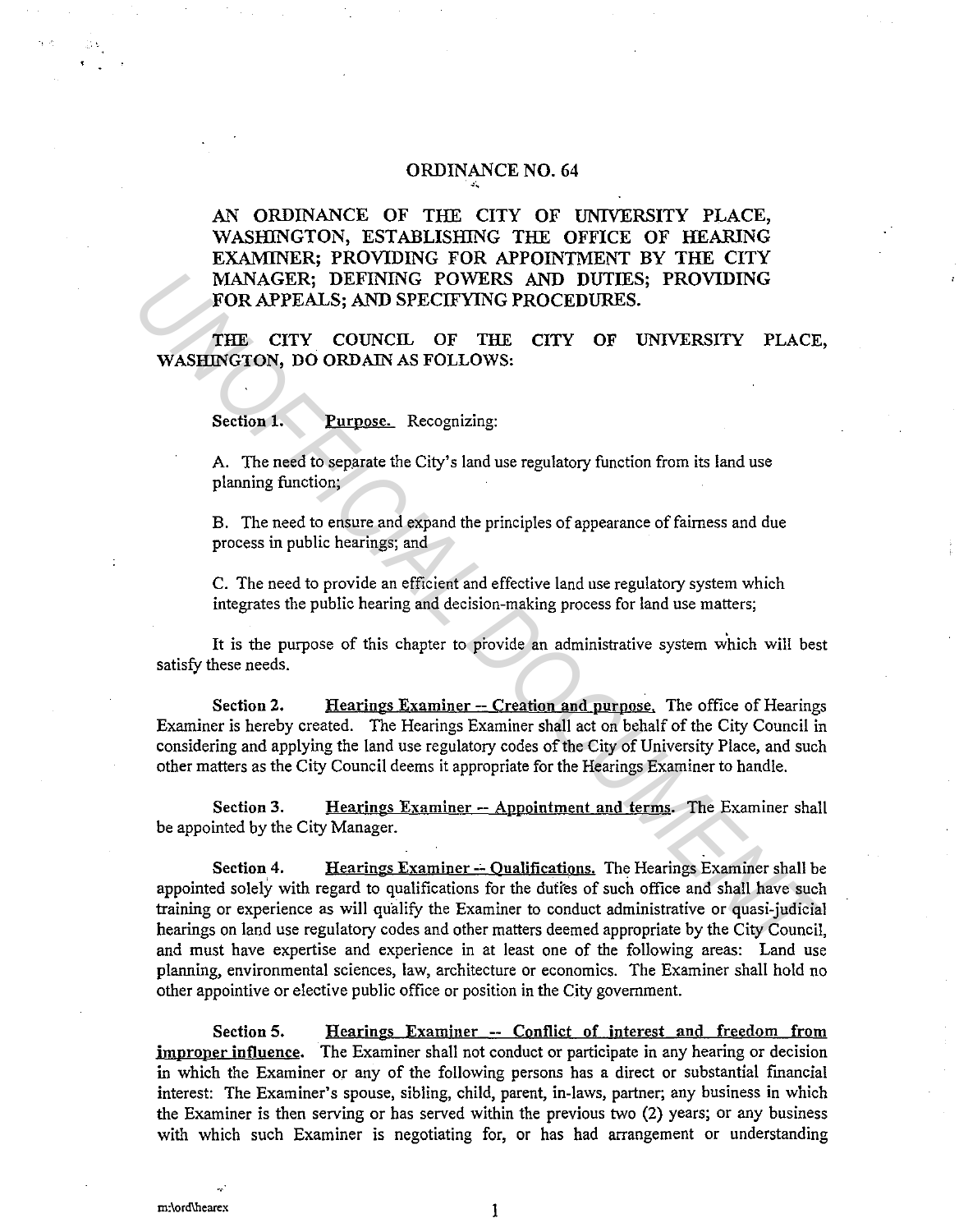concerning, possible partnership or employment. Any actual or potential interest shall be disclosed prior to such hearing.

Participants in the hearing process have the right, insofar as possible, to have the Examiner and the City Council members free from personal interest or pre-hearing contacts on matters considered by them. It is recognized that there is a countervailing public right to free access to public officials on any matter. Therefore, the Examiner and City Council members shall reveal any substantial interest or pre-hearing contact made with them concerning the proceeding, at the commencement of such proceeding. If such interest or contact impairs the Examiner or Council member's ability to act on the matter, such person shall so state and shall abstain therefrom to the end that the proceeding is fair and has the appearance of fairness.

No Council member, City official, or any other person shall interfere, or attempt to interfere, with the Examiner in the performance of the Examiner's designated duties.

Section 6. Powers. The Examiner shall receive and examine available information, including environmental impact statements, conduct public hearings, and prepare records thereof. The hearing by the Examiner, as provided for in Section 9 hereof, shall constitute the hearing by the City Council except for area-wide zonings recommended to the City Council by the Planning Commission, in which case the City Council shall hold a public hearing.

The examiner's decision on all applications coming before the Examiner, including appeals of administrative decisions, will be final; except for applications for quasi-judicial rezoning, in which case the Hearings Examiner's decision will be a recommendation to the City Council. Pursuant to Section 12 hereof, appeals of the Hearings Examiner's decisions may be taken to the City Council. The Examiner's decision shall be based upon the policies of the Comprehensive Plan, Shoreline Master Program, standards set forth in the various land use regulatory codes of the City, or any other applicable program adopted by the City Council. When acting upon any of the applications above, the Examiner and/or City Council may attach any reasonable conditions found necessary to make the project compatible with its environment and to carry out the goals and policies of the City's Comprehensive Plan, Shoreline Master Program, or other applicable plans or programs adopted by the City Council. Such conditions may include, but not be limited to the: nates: consulted or the is cocogno-true in the strong method in the strong of the strong of the state in the state is a commenterment of state proceeding. If such interests or contentrated interests or pre-hearing constat

!. Exact location and nature of development, including additional building and parking area setbacks, screenings in the form of landscaped berms, landscaping, or fencing; 2. Mitigating measures to eliminate or lessen the environmental impact of the

development;

3. Provision for low and moderate-income housing;

4. Hours of use or operation or type and intensity of activities;

5. Sequence and scheduling of development;

6. Maintenance of the development;

7. Duration of use and subsequent removal of structures;

8. Granting of easements for utilities or other purposes and dedication of land or other provisions for public facilities, the need for which the Examiner finds would be generated in whole or in significant part by the proposed development.

Section 7. Department, which shall be responsible for assigning a date of public hearing for such application. Applications. Applications shall be submitted to the Planning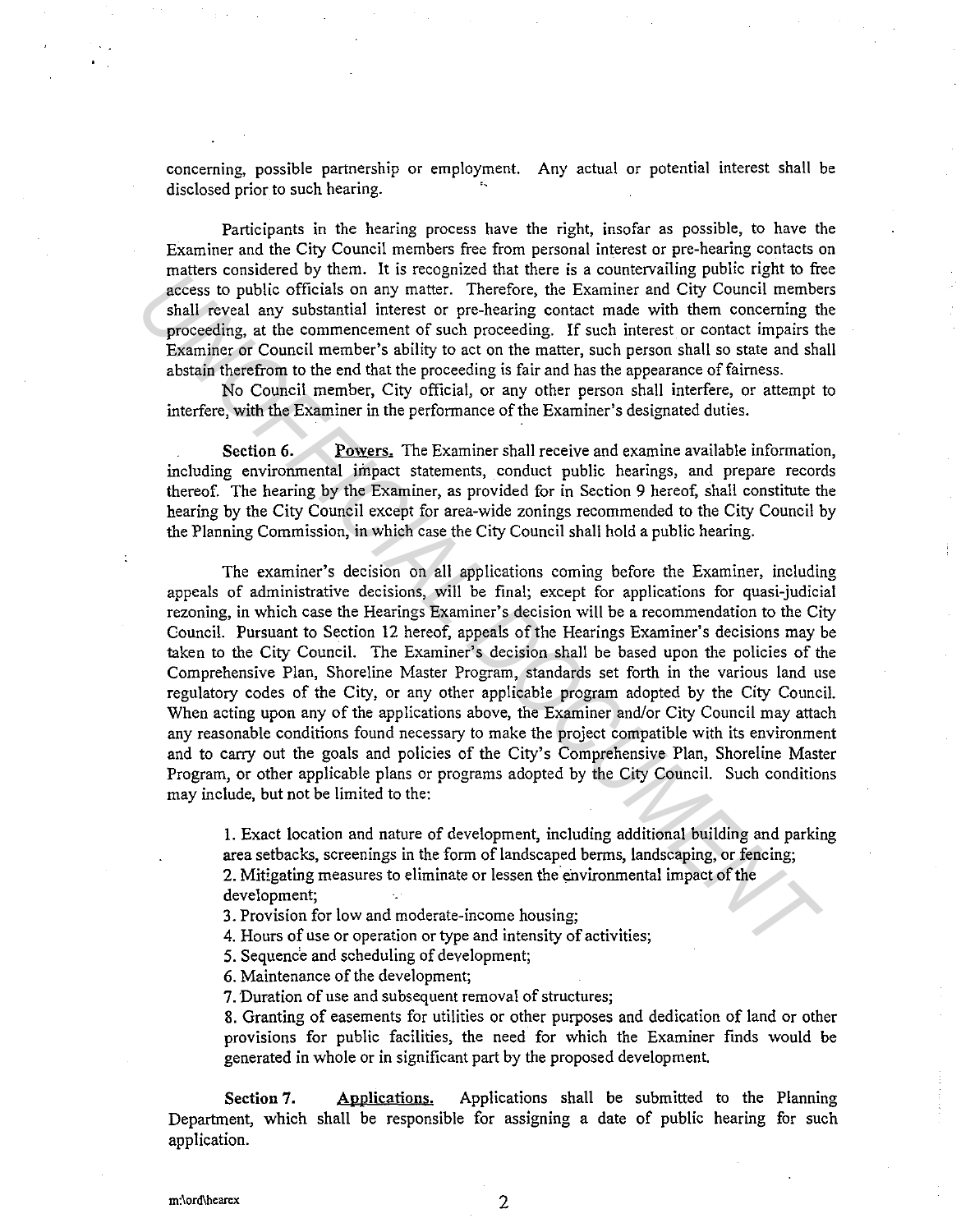Section 8. Report by department. When such application has been set for public hearing the Planning Department shall coordinate and assemble comments and recommendations of other City departments and governmental agencies having an interest in the subject application and shall prepare a report summarizing the factors involved and other appropriate departments' findings and recommendations. At least seven (7) days prior to the scheduled hearing, the report shall be filed with the Examiner and copies thereof shall be mailed to the applicant and shall be made available for use by any interested party at the cost of reproduction.

Section 9. Public hearing. Before rendering a decision on any application, the Examiner shall hold at least one public hearing thereon.

Notice of the time and place of the public hearing shall be given as provided in the ordinance governing the application or appeal.

The Examiner shall'have the power to prescribe rules and regulations for the conduct of hearings under this section, subject to confirmation by the City Council; and also to issue summons for and compel the appearance of witnesses, to administer oaths, and to preserve order. The privilege of cross-examination of witnesses shall be accorded all interested parties or their counsel in accordance with the rules of the Examiner. **Examineris Intensign same recommendation** and resources the particular the policies are the state and the control of the state of the state of the policies and shall be made available for use by any interested party at th

Section 10. Examiner's decision and recommendation -- Findings required. When the Examiner renders a decision or recommendation, such Examiner shall make and enter findings from the record and conclusions thereof which support such decision.

The findings and conclusions pertaining to land use regulatory matters shall set forth and demonstrate the manner in which the decision or recommendation carries out and helps to implement the goals and policies of the Comprehensive Plan and the standards set forth in the various land use regulatory codes; provided that in any case where a quasi-judicial re-zoning of property is recommended, at least one of the following circumstances shall be found to apply:

1. That substantial evidence was presented demonstrating the subject re-zoning appears not to have been specifically considered at the time of the last area land use analysis and area zoning; or

2. That the property is potentially zoned for the re-zoning being requested pursuant to the policies set forth in the Comprehensive Plan and conditions have been met which would indicated the change is appropriate; or

3. That since the last previous land use analysis of the area and area zoning of the subject property, authorized public improvements, permitted private development or other circumstances affecting the subject property have undergone significant and material change.

Within thirty (30) days of the conclusion of a hearing, the Examiner shall render a written decision, including findings and conclusions, and shall transmit a copy of such decision by certified mail to the applicant and by first class mail to other parties of record in the case requesting the same; provided, however, upon a finding of the existence of unusual circumstances and with the concurrence of the applicant, the Examiner may extend said thirty (30) day time period.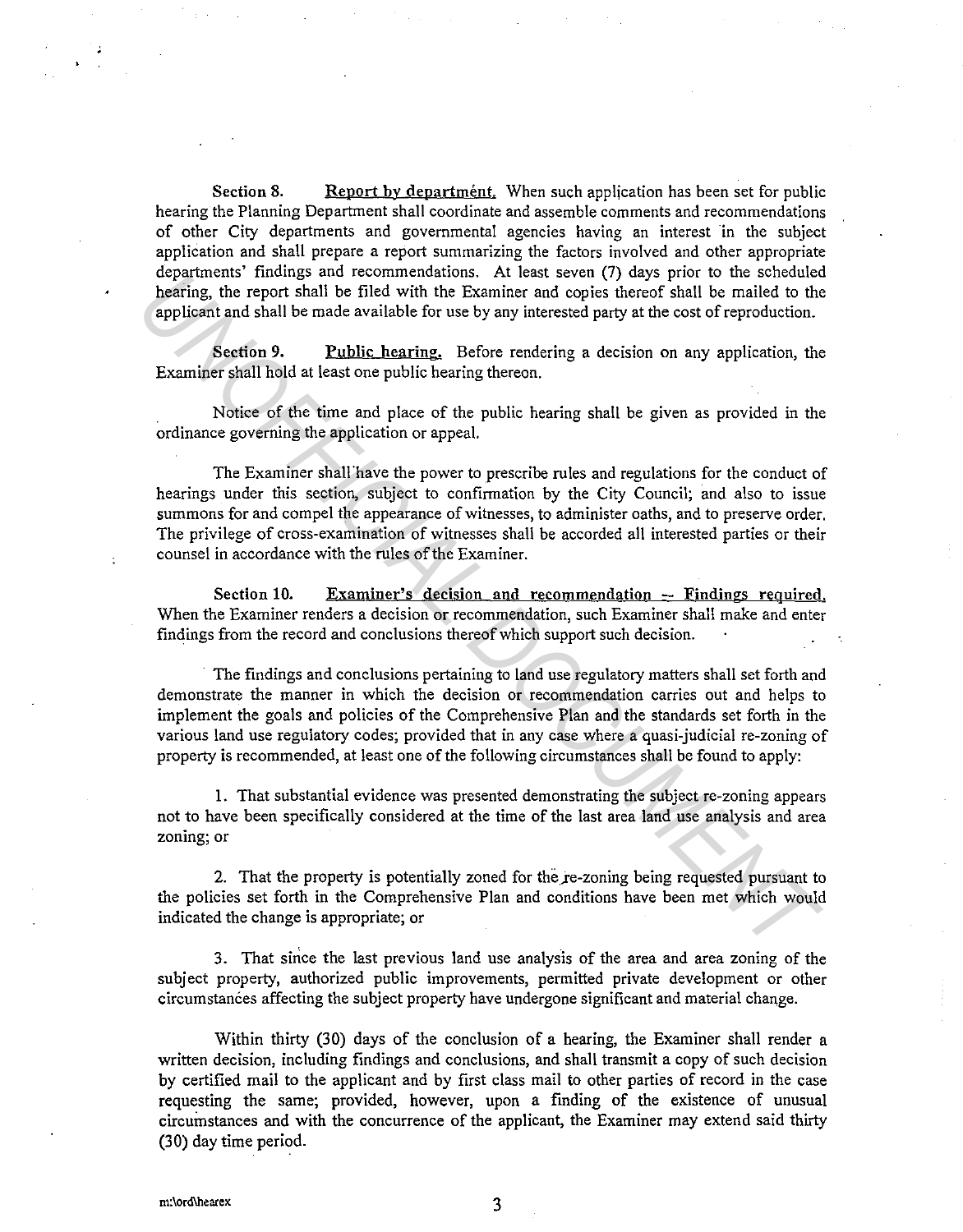In the case of an application for quasi-judicial re-zoning, the Examiner shall file a recommendation with the City Clerk at the expiration of the fourteen (14) day period provided for a rehearing, or within seven (7) days from the date of decision on a reconsideration, if one is requested; provided, however, upon a finding of the existence of unusual circumstances and with the concurrence of the applicant, the Examiner may extend said seven (7) day period. Thereupon, the Clerk shall place the ordinance on the Council agenda.

Section 11. Reconsideration. Any aggrieved person having standing under the ordinance governing such application and feeling that the decision of the Examiner is based on errors of procedure, law, or fact may make a written request for review by the Examiner within fourteen (14) days of the issuance of the Examiner's decision or recommendation. This request shall set forth the alleged errors, and the Examiner may, after review of the record, take such further action as he deems proper and may render a revised decision.

Section 12. Appeal of Examiner's decision. Any aggrieved person having standing under the ordinance governing such application may submit an appeal in writing to the City Council requesting additional consideration. Appeals to the Council shall be made in the manner and within the time limits prescribed by Section 13 of this Ordinance. The cost of transcription of the hearing record shall be borne by the party or parties requesting such transcript. Notice of the filing of an appeal shall be made to all parties of record to the hearing, and said notice shall give the time and date when the Council will consider such appeal.

Whenever a decision of the Examiner is reviewed by the City Council pursuant to this Section, other parties of record may submit written memoranda in support of their positions. In addition, the Council shall allow each side no more than fifteen (15) minutes of oral presentation. However, no new evidence or testimony shall be presented to the Council during such presentation. The Council shall accept or reject any findings or conclusions, or remand the decision of the Examiner for further hearing; provided that any decision of the City Council shall be based on the record of the hearing conducted by the Examiner. The Council's decision shall be in writing and shall specify findings and conclusions. Each material finding shall be supported by substantial evidence in the record. The<br>cropon, the Clerk shall place the ordinance on the Council agenda.<br> **Section 11. Reconsideration**. Any aggrieved person having standing under derivant is considered and fieling that the decision of the Examiner with<br>

Section 13. Appeals to the City Council of Examiner's decisions or recommendations. Within fourteen (14) days of the issuance of the Examiner's decision or recommendation involving an application or appeal filed pursuant to the provisions of this chapter, the applicant or any aggrieved party shall have the right to appeal the decision or recommendation of the Hearings Examiner by filing written notice of the appeal in duplicate with the City Clerk, stating the reasons the Hearings Examiner's decision or recommendation was in error; provided, however, that in the event of application is made pursuant to Section 11 of this Ordinance for reconsideration by the Examiner, the appellant shall have seven (7) days from the date of issuance of the Examiner's decision on the reconsideration to appeal the Examiner's decision to the City Council. Appeals shall be reviewed and acted upon by the City Council in accordance with Section 12 of this Ordinance.

Section 14. Call up by the City Council. The City Council, on its own volition, may take jurisdiction of any decision of the Hearing Examiner by vote taken at the next regularly scheduled council meeting following the date that the final decision of the Hearing Examiner is rendered. Within 35 days of a vote by the Council to review the Hearing Examiner's decision,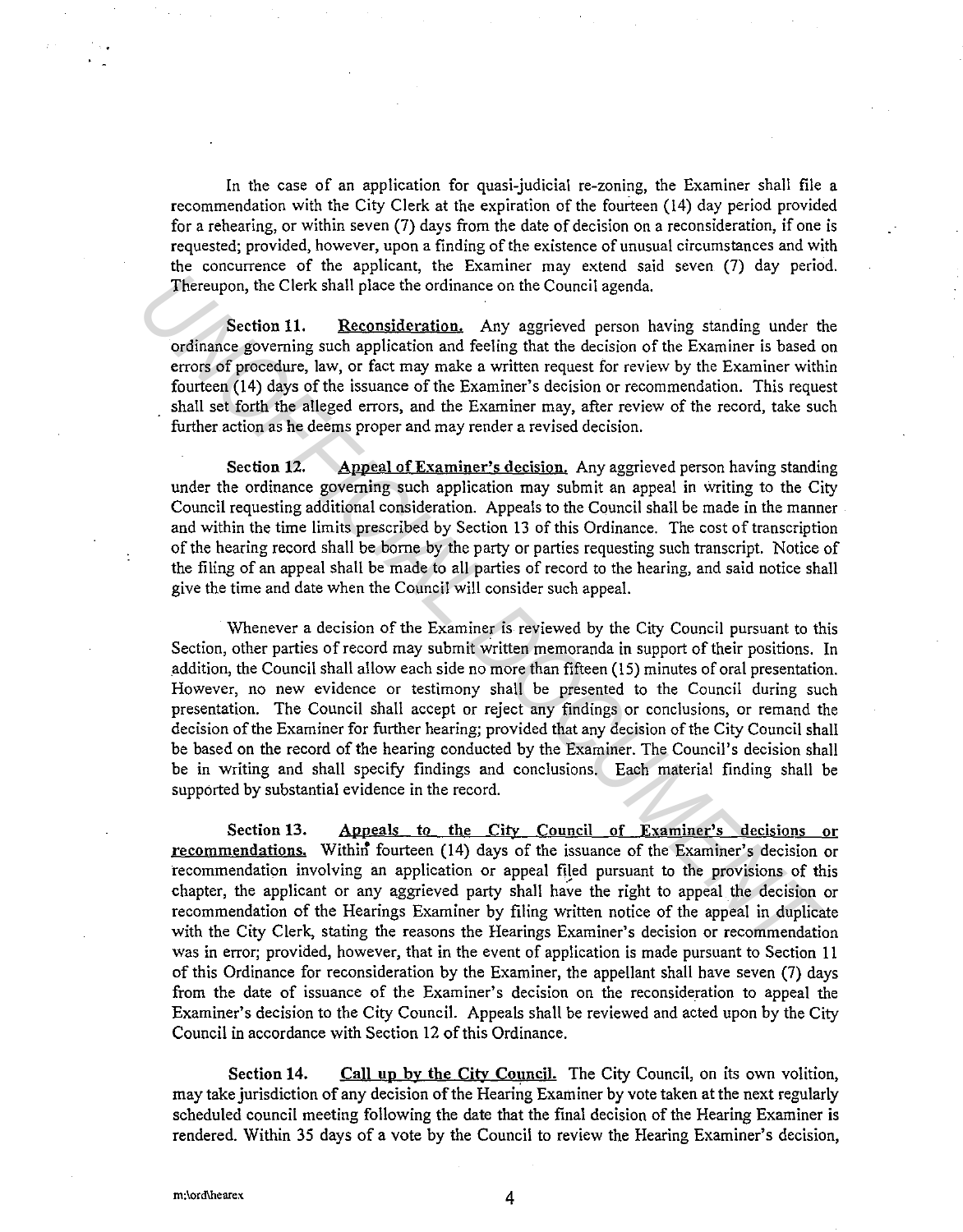the Council shall meet initially to review the decision. The Council's review shall follow the provisions of Sections 12 and 14 governing notice to parties, the submittal of written and oral argument by parties, the entry of findings and conclusion, and the Council's decision. No new evidence or testimony shall be presented to the Council.

Section 15. Council action. Any application requiring action by the City Council shall be taken by the adoption of a resolution or ordinance by the Council. When taking any such final action, the Council shall make and enter findings of fact from the record and conclusions therefrom which support its action.

Said findings and conclusions regarding land use matters shall set forth and demonstrate the manner in which the action carries out and helps to implement the goals and policies of the Comprehensive Plan and the standards of the various land use regulatory codes. The City Council may adopt all or portions of the Examiner's findings and conclusions.

In the case of an drdinance for re-zoning of property, the City Clerk shall place the ordinance on the Council's agenda.. Adoption of the ordinance shall not occur until all conditions, restrictions, or modifications which may have been stipulated by the Council have been accomplished or provisions for compliance made to the satisfaction of the City Attorney.

Section 16. Review of Council decision. Any court action to set-aside, enjoin, review, or otherwise challenge a final decision of the Hearings Examiner or the City Council on the ground of noncompliance with the provisions of this Code shall be commenced within twenty-one (21) days of the final action. Any other court action challenging a final decision on the grounds of non-compliance with this Code shall be brought within thirty (30) days of the final action. For those actions requiring the passage of an ordinance or adoption of a resolution, the final action of the City Council shall be deemed to be the effective date of such ordinance or resolution. For those actions which the Council takes by motion only, the date on which the motion is adopted shall be deemed to be final action by the Council. **UNITED SCITE THEOTEM** IN the Council shall be taken by the adoption of a resolution or ordinance by the Council. When taking a such final action, the Council shall make and enter findings of fact from the record sconcilis

Section 17. publication. Effective Date. This ordinance shall take effect five days after its

PASSED BY THE CITY COUNCIL ON AUGUST 28, 1995.

Attest:

Susan Matthew, Interim City Clerk